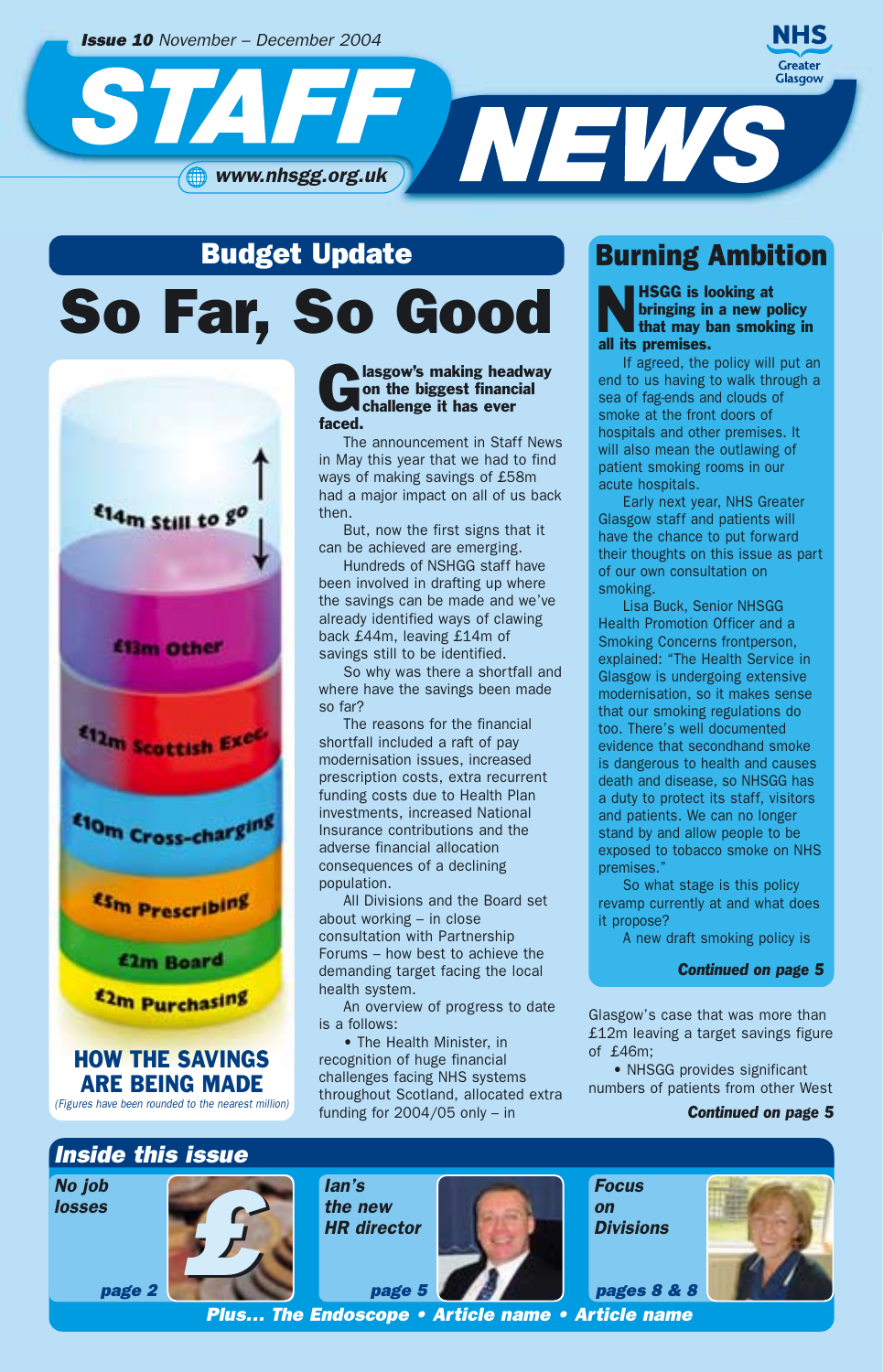

# No job losses as we move towards shared financial services

**AVING shared support**<br>services – finance and<br>payroll – will save services – finance and payroll – will save NHSScotland up to £10million annually (current estimate), money that can be put back into frontline services.

That's the message from NHS National Services Scotland, the common services agency for the NHS in Scotland, which has just completed an extensive review of the finance, payroll and procurement processes of every health board north of the border.

The review found that by having shared support services, greater efficiencies can be created within finance and payroll, saving millions of pounds each year.

At the end of the review, proposals were worked up that were looked at by the Scottish Partnership Forum. The preferred option for Single Shared Services was to create a 'hub and spoke service' for both finance and payroll services – this means there would be a lead centre (the hub) for each

function with smaller processing centres (spokes) located within the 12 mainland health boards.

The plan is likely to take up to two years to implement and will have an impact on some 600 finance and payroll staff across Scotland.

A spokesperson for NHS National Services Scotland said that every possible effort will be made to manage and mitigate the effect of such a radical change on staff and that the changes could be made without the need for redundancies, with staff numbers reducing through natural wastage and coordinated management of staff turnover.

#### What will this mean for Glasgow staff?

In Glasgow, our payroll division was centralised in May 2000 and moves are already afoot to bring our finance departments together.

Wendy Hull, Director of Finance for NHSGG, said: "We've had a project in existence for several months now that involves staff in

# Shopping together saves millions

### **Health Boards are now getting their stationer**<br>from a single national getting their stationery supplier, bringing huge cost savings to the service.

The move towards buying collectively is part of NHSScotland's Best Procurement Implementation (BPI) Programme, which has targeted recurring savings of £50m across the NHS in Scotland.

From now on, all Health Boards in Scotland will get their pens and

paper from a single national supplier instead of dealing with close to 100 suppliers, bringing more competitive prices on stationery and computer consumables with a potential saving of more than £1 million across Scotland.

The Programme is now looking at a broad range of commonly used products, both Clinical and Non-Clinical. Staff will be given opportunities to help in reviewing products, agreeing what we require and testing alternatives.

redesigning financial services across Glasgow. This project is primarily focused on single system working across all Divisions in Glasgow, but will also reflect the requirements of the National Shared Services proposals."

Mrs Hull said that the move to single system will mean there will be fewer finance jobs in the future, but that these would either be lost through natural wastage or through redeployment of staff.

For more information on the new arrangements, see our intranets: http://hqictpo

Another area NHS National Services Scotland is looking at is logistics.

NHSScotland spends £1.2 billion annually on goods and services (excluding drugs) and has just completed a review on the buying, storing and transporting of these products.

The result of this review is that a national logistics strategy has been put together which includes:

• centralising the distribution system of NHS Scotland, making annual savings of up to £10milllion;

• the creation of a National Distribution Centre to supply products directly to wards and departments in every hospital; and

• the introduction of Ward Product Management in hospitals consisting of a specialist team to look after the supply and restocking requirements of clinical areas.

The new system won't come into being overnight. Instead, health boards will start transferring into the new infrastructure from 2006.

So what happens to procurement and logistics staff? The new initiative is not expected to result in redundancies. Instead, there's the possibility of new posts being created as well as redeployment and training opportunities for staff.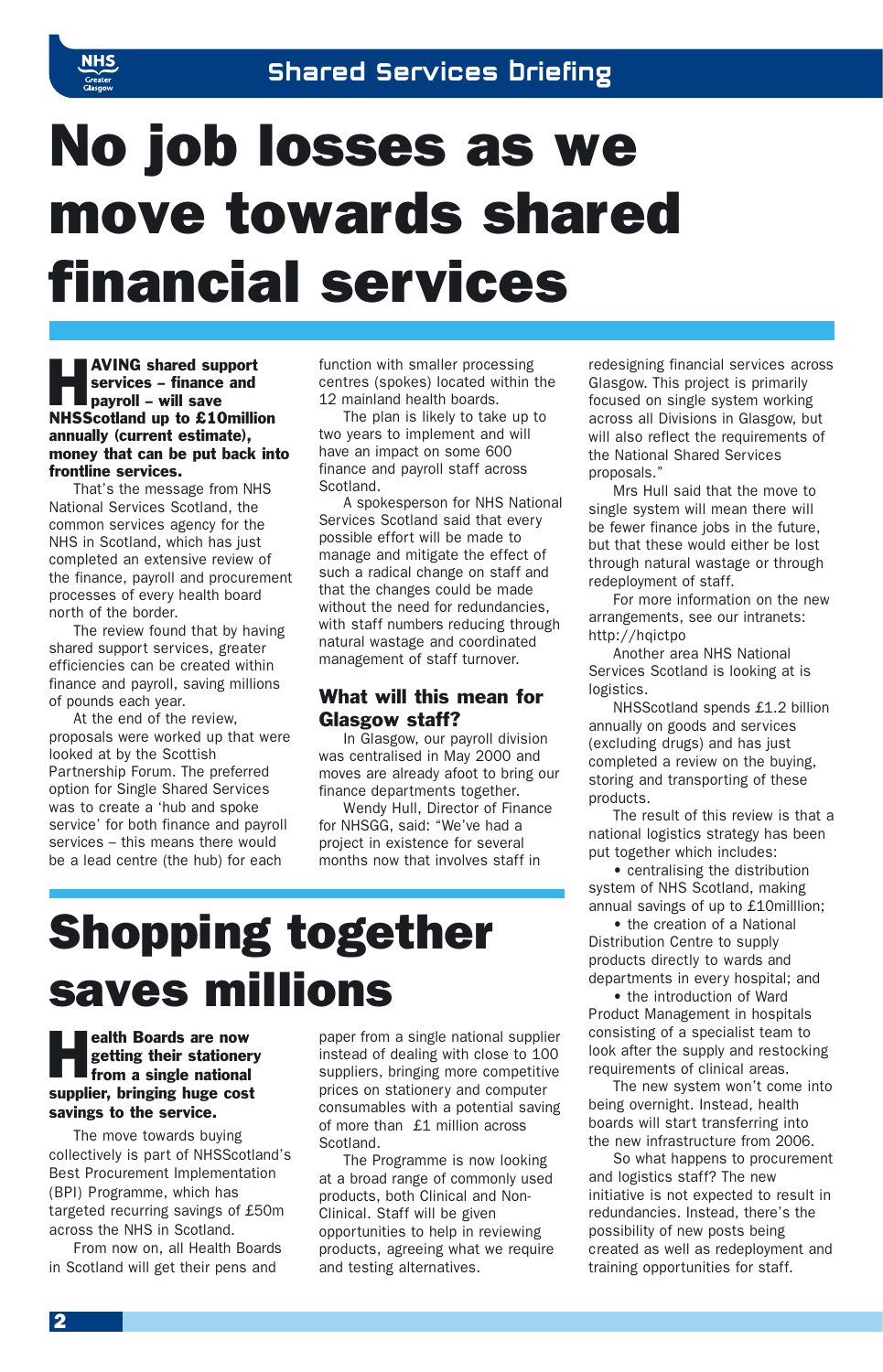### Maternity Briefing

# £100m for new Children's Hospital

NHSGG's three medical directors last month welcomed the news that the city is to receive £100million to build a brand new children's hospital on an adult acute hospital site.

Following receipt of a letter of confirmation from Health Minister Andy Kerr, Dr Brian Cowan (South Division), Mr Morgan Jamieson (Yorkhill Division) and Dr Bill Anderson (North Division) pledged to work together.

They said: "We welcome the Ministerial announcement about new capital funding to deliver a children's hospital co-located with adult and maternity services. There was a strong clinical consensus during the consultation that this service arrangement was best for women and babies. Without the extra resource this gold standard was not an option for many years, so this announcement is very good news for child and maternal health services in Glasgow."

They welcomed the announcement of the Advisory Group and the continued involvement of NHSGG clinicians in the implementation phase of the new hospital, particularly in helping decide where the new children's hospital should be sited, adding: "It is now time to move on from the clinical division which characterised the consultation process."

So what did the Ministerial letter say? It:

• Set out the Ministerial

intention that the new hospital should be on a site that also has adult and maternity services;

• Recognised the clinical case for having paediatric services and a maternity unit on the same site and the importance of maintaining the national service provided by the Queen Mother's and the Royal Hospital for Sick Children;

• Recognised the Board's conclusions that maternity services should be on the same site as adult acute services and that Glasgow could only sustain two maternity units;

•Set out the role of the advisory group, which will be tasked with the responsibility to monitor plans for the co-location of paediatric, maternity and adult clinical services, to approve the option

appraisal of possible sites and to ensure there will be no diminution of the quality of care available to mothers and children up to the time the triple location service is operational.

Mr Kerr concluded his letter by praising the "hard work and responsible deliberation by members of the Greater Glasgow NHS Board", the "commitment of management and staff involved" and the "valuable contribution made by Professor Margaret Reid".

A full briefing has gone out to NHSGG staff and should be on all our intranets. A full copy of the Health Minister's letter is available on: www.nhsgg.org.uk/ content/ mediaassets/ doc/

se\_maternity\_letter\_oct2004.doc

### Car parking - the next steps

The four-month public consultation into the car parking policy for hospitals in Greater Glasgow has ended, but what happens now?

Around two hundred submissions have been received from staff and public and over the course of October and November detailed work is being carried out looking at all the comments received. The main points from all the submissions will be pulled together and a paper is likely to go to the

#### Board in December.

Tom Divers, Chief Executive of NHS Greater Glasgow, said:" We would like to thank everyone who took the time and trouble to put forward their views and comments to the consultation process. The Board will consider the responses received before detailing the next steps."

Whatever happens the Staff News will let you know in the next edition, so watch this space!!!!!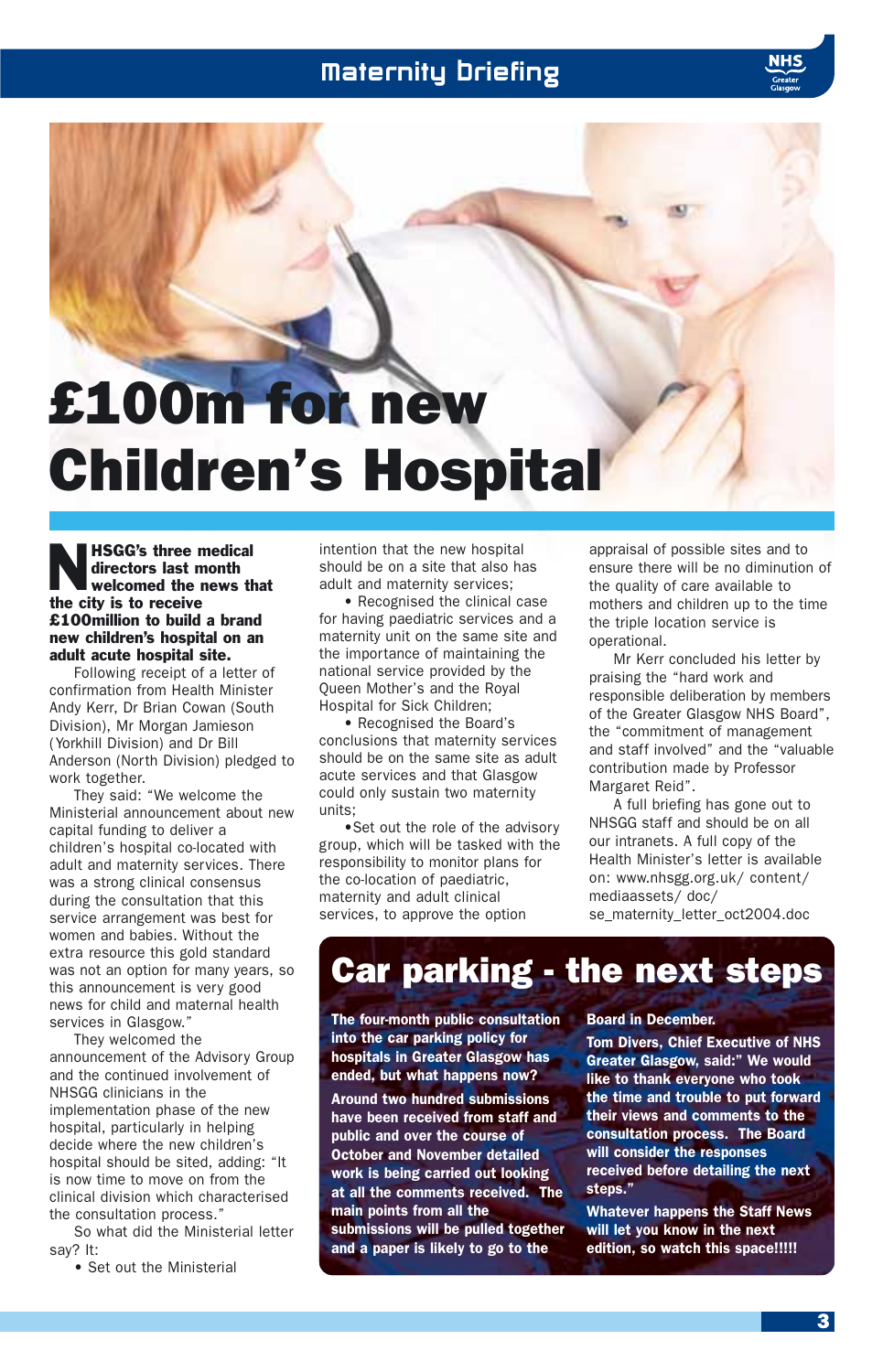### job **redesign**

# Change can sometimes be for the better

e've talked a lot in<br>previous issues about<br>some of the changes that previous issues about are underway in NHS Greater Glasgow due to our drive to modernise services – some planned for the near future and other, longer-term proposals.

In fact, change is happening all the time and, for many of us, is already a reality of our working lives.

Staff News talked to three members of staff, all from very different disciplines, about their experiences of change. In this edition, physiotherapist, Amy Montgomery, talks about what it was like to move from Stobhill to the Royal.

Amy Montgomery started work as a Physiotherapist at Stobhill Hospital in 2002. A number of departments that require physiotherapists as part of the clinical team have transferred from Stobhill and, four months ago, Amy turned up for her first day of work at Glasgow Royal Infirmary.

Asked how she felt when she learned she was to be rotated to GRI, Amy said: "Nervous. Which is natural I suppose. You get used to things where you are and suddenly you're faced with the prospect of a different hospital and new people. But, I was actually okay with it. As a physio, I'm used to rotations and adapting to different clinical areas of work. I

imagine it would be a different story for people who have been in the same place for twenty years. Having said that, this was a bigger change than I was used to so I was a bit worried about it."

So, what was it like, then, to move somewhere else?

"Actually things are very different. Stobhill has always had a cottage

hospital feel to it and is quite a closeknit community. The Royal is an inner-city hospital and seems just so big when you have to find your way around and get to know people. I suppose, thinking about it, the biggest challenge for me wasn't around the work – I've enjoyed that it was settling into the new environment."

And the work itself?

"That's been really good actually. I knew things would be different, but I've found being in the Orthopaedic Department an excellent learning experience – to an extent I didn't expect. To be honest I think the move made me raise my game because I found myself with a more varied caseload and a new set of challenges and the fact that I've faced them successfully has given me

### SAVING FOR A RAINY DAY WITH THE NHS

West of Scotland NHS<br>Employees Credit Units<br>has gone from stren Employees Credit Union has gone from strength-tostrength since its humble beginnings at the Southern General.

Originally a Credit Union for South Division staff, it has expanded to include all NHSGG staff and those at NHS Argyll & Clyde, Ayrshire and Arran and Lanarkshire.

And it celebrated another milestone in its history recently with the opening of its own premises in Paisley Road, Renfrew, performed by Elinor Smith, Chairman of South Glasgow Division.

Open to all NHSGG staff, the Credit Union began life in November 1998 with volunteers from the Southern General Hospital, but now employs a full-time manager and four staff.

For more information on becoming a member or wish to volunteer telephone 0141 886 7246 or visit www.nhscreditunion.com



a lot more confidence. I've broadened my skills and in the process I've surprised myself by realising I'm someone who actually sees change as an opportunity."

In the next edition (Jan 2005), we're featuring Rosie Little, and Annemargaret Black will follow in March.

If you've experienced change (good or bad) in your job and would like to tell your story, contact Staff News today: staffnews@nhsgg.org.uk or write to Olivia Cornacchia, Staff News, NHS Greater Glasgow, Dalian House, 350 St Vincent Street, Glasgow G3 8YZ.

### We're all responsible for infection control

**YOU'VE** probably heard by<br>
now that NHSGG is<br>
launching a new high now that NHSGG is profile education and awareness campaign to further reduce the levels of healthcare associated infections (HAIs).

The poster campaign starts in the new year and is aimed at staff, patients and visitors. It will be reinforced by a series of new, userfriendly information leaflets, a new gold-standard infection control manual, specially organised hand hygiene workshops for staff including doctors, and web-based best practice teaching/information modules for staff.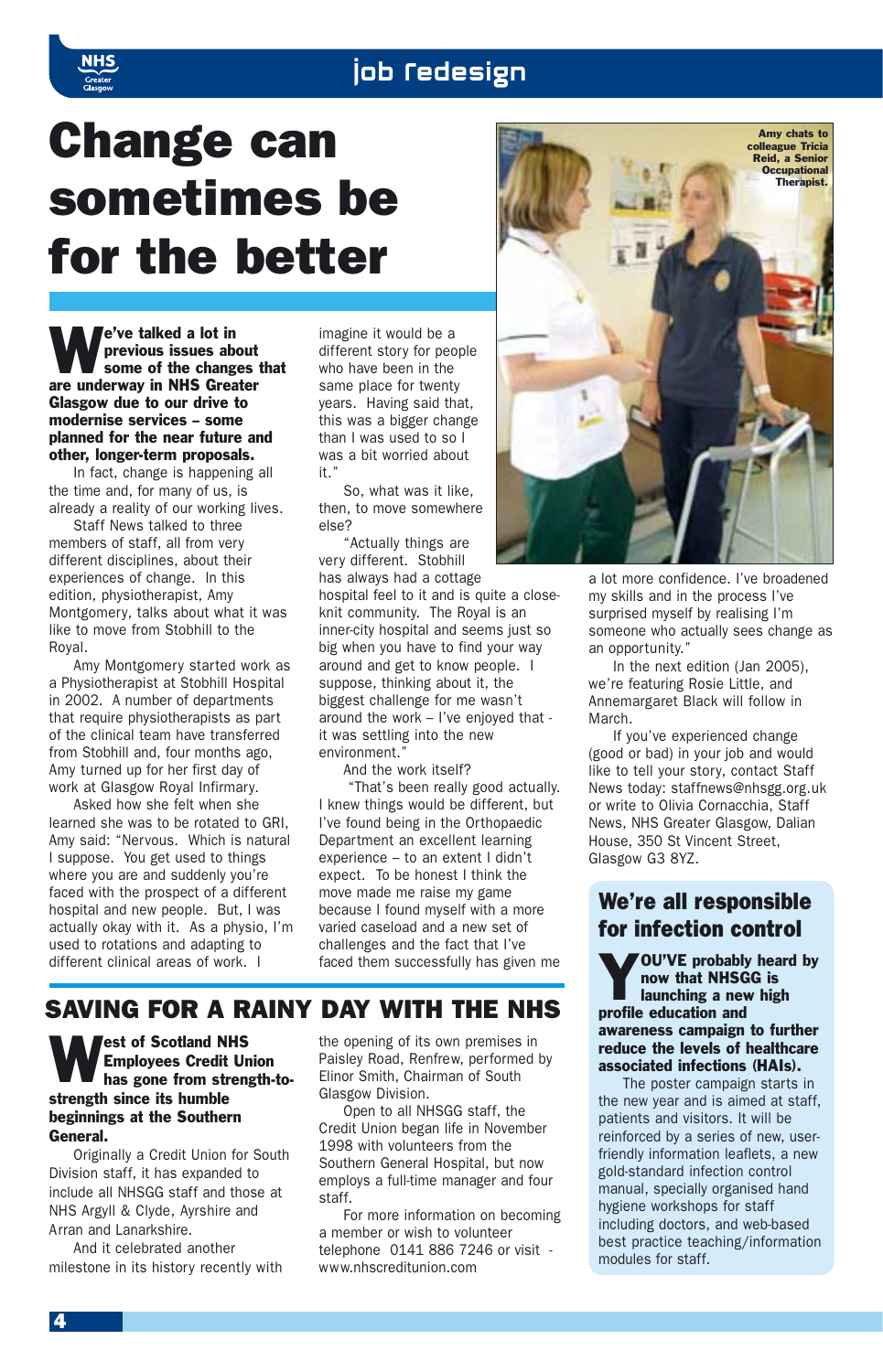### New Director



# Ian takes on role as new HR Director

#### **NHSGG saw a familiar face<br>
system Human Resources**<br>
(III) present is in the interest of the take the helm of single (HR) recently in the shape of Ian Reid.

For Ian has been appointed as the new Director of HR for the whole of NHSGG.

As former Chief Executive and HR Director with the Primary Care Division, Ian's only too aware of the challenges that face him in his new role……none more so that the issues raised during our move towards single system working.

Ian, who starts his new post in December 2004, said: "I'm delighted to accept the new role of Director of Human Resources for NHS Greater Glasgow. The decision to accept the post was made with mixed feelings as I have very much enjoyed the role of Chief Executive and previously as

#### *Burning Ambition continued from page 1*

currently being developed with a working group representing NHSGG sites, patients and staff. As soon as it's ready, Lisa and the team will be consulting staff and user groups about their views and opinions on it.

#### Proposals include:

• Making all NHS Greater Glasgow property - including buildings, vehicles and grounds - smoke-free;

• Having limited external designated smoking areas for staff, patients and visitors who still wish to smoke;

• Referring staff who want to stop smoking to the Occupational Health team for smoking cessation information and support;

• Offering all patients who smoke easy access to smoking cessation advice and (subject to their clinician's guidance) Nicotine Replacement Therapy (NRT).

If Board approval is given, the consultation is expected to run from January to March 2005, with the new rules expected to come into place mid 2005.

HR Director within Primary Care. I am, however, very much looking forward to the challenges the new post offers."

Apart from single system working, these challenges include issues raised through our drive to modernise. As this progresses, many of us may find ourselves working on different sites or taking on new ways of working – and that brings a whole raft of HR issues.

And then there's the huge amount of work being done in staff governance (how we meet our statutory responsibilities and standards) and Agenda for Change (the proposed new pay and grading system).

Ian said: "All of these bring huge challenges to NHSGG, particularly in terms of HR. We need to ensure our staff are kept up-to-date with the



changes that affect them and are properly briefed and fully supported when change comes."

And if that's not keeping him busy enough, Ian will also be greatly involved in the continued development of the new Community Health Partnerships (CHPs) and the continued development of the Joint Future agenda.

He added: "There's no doubt that this new position of Director of HR comes at a critical time and I look forward to working closely with my HR colleagues and the Partnership Forums to take forward this busy agenda."

#### *So Far, So Good continued from page 1*

of Scotland health systems with specialist care. Until now the crosscharging for those patient services has been calculated on an "average patient cost" basis despite the complexity of the cases that are referred to Glasgow. Working with neighbouring West of Scotland Boards, a more realistic crosscharging system has been proposed that will deliver £10m toward our financial recovery plan leaving the remaining target saving at £36m.

NHS Greater Glasgow's Corporate Management Team (the collective leads of four Divisions and the Board) have identified a complex range of initiatives that can deliver savings totalling more than £22m from current expenditure plans, reducing the remaining target to be identified to around £14m.

Those financial recovery savings include the monitoring of the replacement of vacant posts and redeployment initiatives. It also details a raft of other initiatives including:

• Work led by Primary Care Medical Director Ian Wallace will deliver £5m worth of savings by improvements to the efficiency of prescribing costs;

• Health Board headquarters cost savings of £2m have been identified (Health Promotion and Dalian House);

• Single system efficiencies in purchasing supplies removes duplication and delivers economies of scale to deliver a further £2m savings.

The effect of not filling some posts across the system has meant the need for greater flexibility from staff across the system and redeployment in some cases.

The conclusion so far is that major headway is being made to identify where savings will be delivered but that it will take continued persistence throughout NHS Greater Glasgow to deliver on current identified financial recovery projects…

Even so NHSGG still needs to identify ways of delivering further initiatives to save around £14m.

Staff News will continue to update on progress on the financial recovery plan in future issues.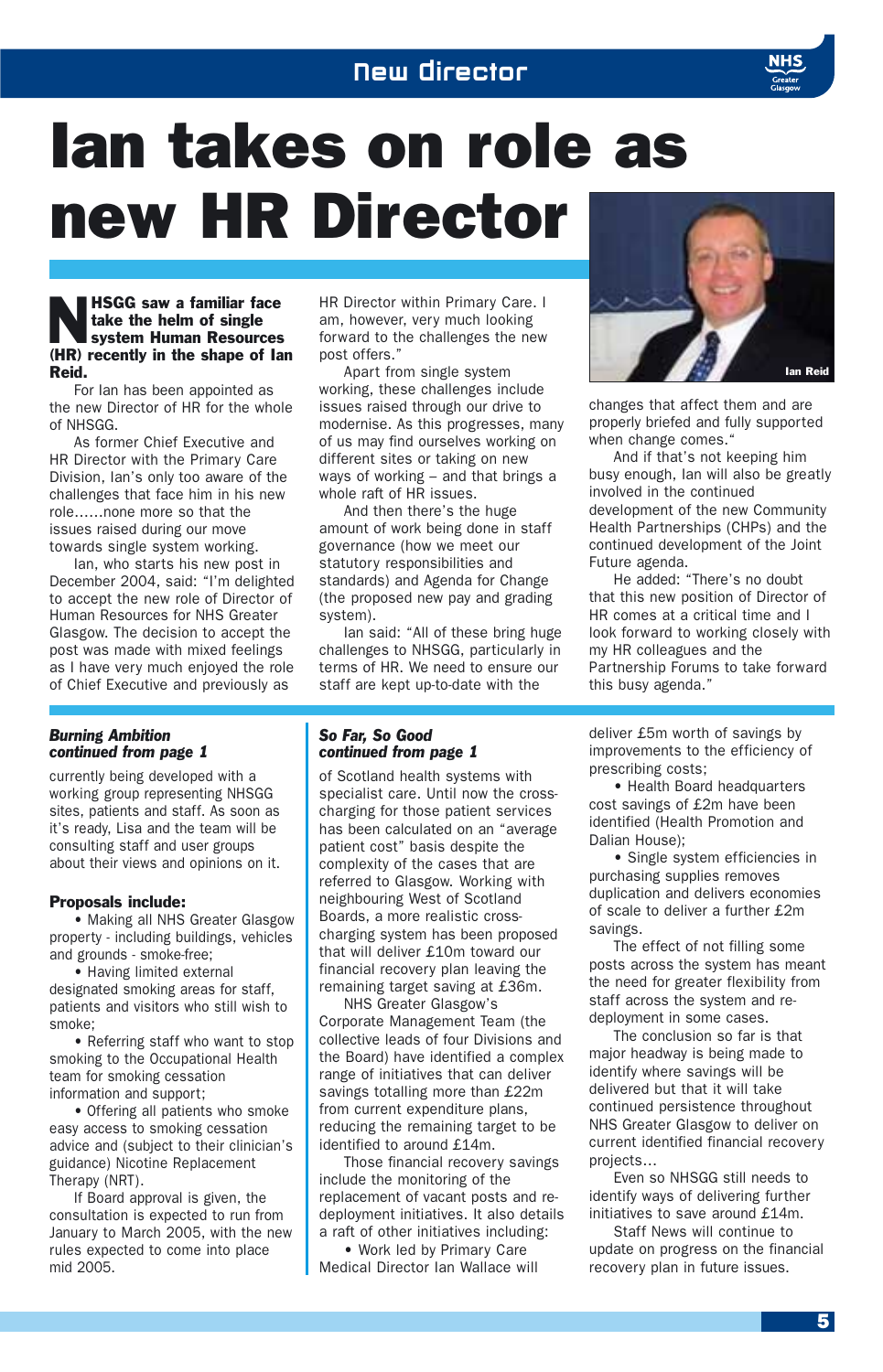

### agm Special

# Another AGM Success

#### **HSGG saw another**<br>successful event w<br>staff, patients and successful event when staff, patients and interested groups flocked to the Royal Concert Hall in October for this year's AGM.

Brief presentations from senior staff and Board members were followed by an open question and answer session to a panel that included our Chairman and Chief Executive, Professor Sir John Arbuthnott and Tom Divers.

Also taking questions from the floor were Ronnie Cleland (Chair, North), Elinor Smith (Chair, South), Andrew Robertson (Chair, PCD) and Cllr Jim Coleman (board member).

Sir John said: "We continue to encourage a high level of public interest in the Board's work. Again, our AGM was a resounding success in achieving this with around 220 people attending. The format was such that it allowed people

attending the event to put questions directly to senior staff and many took advantage of this opportunity. We were delighted so many staff were amongst the attendees and were able to take part in the very positive and constructive debate that took place."

Like last year, a number of health staff had stalls at the event highlighting some of the excellent work being carried out across NHSGG. Also there were stalls supplied by other agencies including Strathclyde Police, NHS24 and Greater Glasgow Health Council.

Prior to the AGM, we held the first in a series of events involving partner organisations, patient groups and other parties. The 'Our Health' event at the same venue saw around 300 participants help shape the future direction of NHSGG through workshops and discussions on a range of topics.





The Maternity Services stand at the AGM.



The Diabetes stand at Our Health event.



Isobel Neil from the Beatson chats to an AGM attendee about the new cancer centre being built at Gartnavel.



The girls from NHS24 stand.

# PROJECT CELEBRATES AWARDS WIN

**An NHS Greater Glasgow<br>health project is the join<br>winner of the Scottish** health project is the joint winner of the Scottish Executive's 'Evidence into Practice' award for its work with black and ethnic minority women.

The project – a review of gynaecology outpatient services – was presented with a £10,000 first prize at a special ceremony held during the Nursing Times Live event at the SECC in Glasgow, recently. NHS Greater Glasgow also

celebrated a second prize when Riverside Local Health Care Cooperative's (LHCCs) Pre-Five Family Service was named as runner-up in the 'Evidence into Practice' award. The service won one of four £1,000 prizes.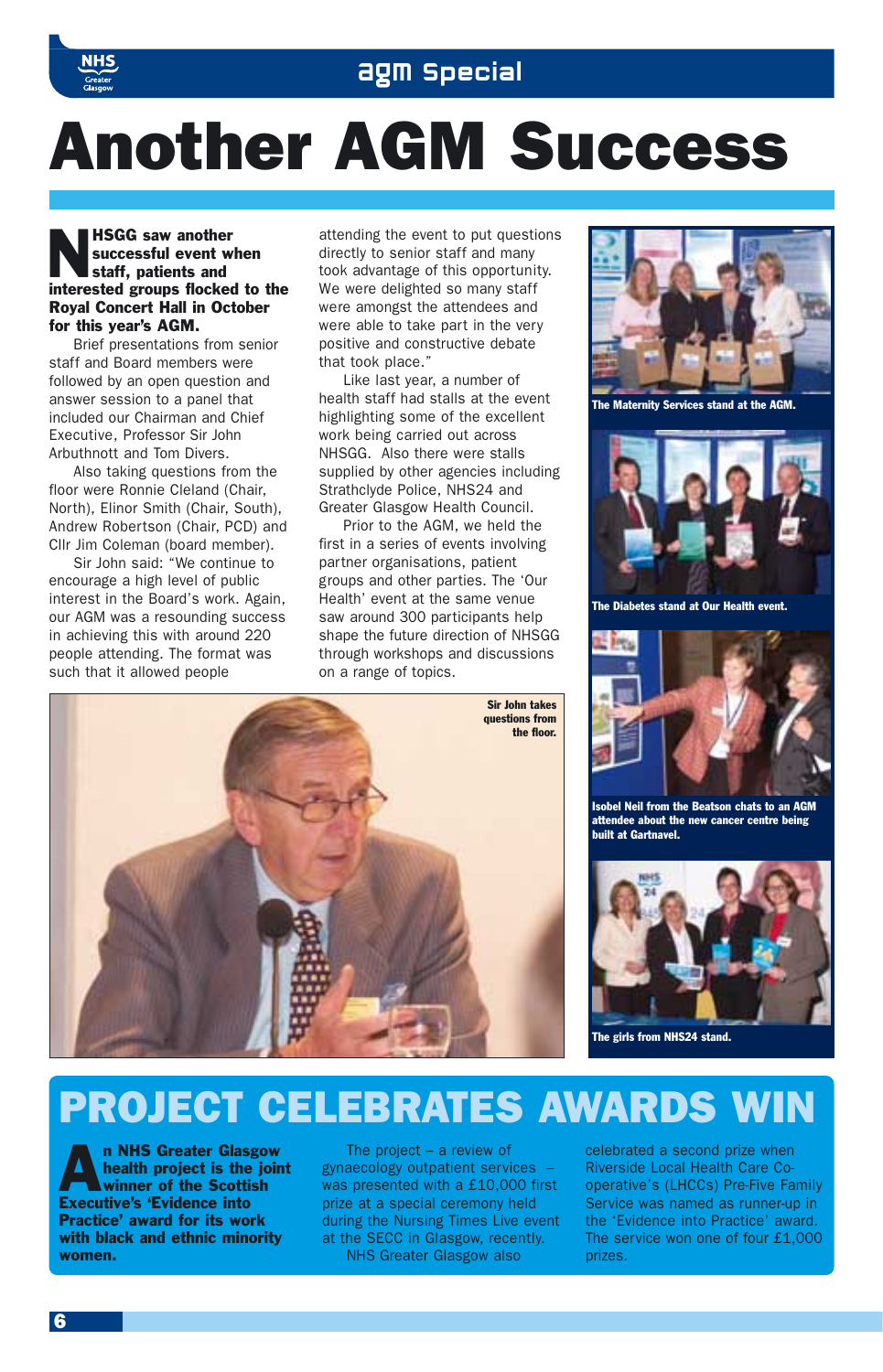# *The Endoscope* THINGS THAT GO BUMP IN THE N

**Halloween may have been** and gone, and staff are now free to concentrate on organising the Christmas Party, but the Endoscope felt unable to pass up the chance of sending a shiver up your spine without the aid of an epidural.

In the interests of research, the Endoscope spent the best part of a week surfing the web looking for weird stories of ghosties and ghoulies linked to Glasgow's healthcare. Oddly, typing 'Glasgow hospital ghost stories' into the search engine repeatedly threw up

# weegie bored at the western

### **ANIGHT Sister tells of a**<br>1975 encounter from<br>beyond at the Western 1975 encounter from Infirmary.

She was "preparing a machine, facing a well-lit corridor" (which, assuming the nursing staff there haven't changed much in the intervening years, was probably dispensing 'Aztec Bars', 'Yorkies'

and the like) when a "tall silverhaired man wearing a blue dressing robe standing near the doorway" vanished. The Sister was very upset as she recognised the man as a "patient who had died two days previously". Which must have put them in a bit of a quandary as to whether to take him off the waiting list or not.

# stobhill's own woman in white

The same unfortunate<br>
Night Sister had a<br>
similar experience, this Night Sister had a time at Stobhill, in the 1950s as a student nurse.

Spotting a woman in a white uniform "slip into a side ward near the door", the student assumed it was her Ward Sister. She followed her in order to ask a question and to her surprise found no-one in the ward but one patient who had lapsed into unconsciousness and needed immediate assistance. Clearly, she deduced, this woman in white was a staff member from the other side who

wanted to send a warning about the patient's plight. It was so much easier in those days. Now there are 27 pages detailing the conditions of service and allowance arrangements for staff who are dead on duty. Under Agenda for

> Change, dead staff will have to match the national job profile. However, dead specialist nurses want a higher level of allowance than dead nurses who haven't retrained. A séance will be held in November in order to ballot the dead staff-side reps!

an article with a picture of Lawrence Peterkin, Health Board Chief Exec of yore. But that was far too scary to use here.

Instead, the Endoscope presents you with a selection of the best from the information superhighway.

19-year-old from<br>Bishopbriggs claim<br>Gran spotted the Bishopbriggs claims his apparition of a man in a white Stetson and leather jacket ascending the stairs of her house.

As this was Bishopbriggs, the vision was not interpreted as an errant line-dancer desperate for the loo, but as being of supernatural import. This seemed proven a few days later when another female relative in the household was rushed to a 'Glasgow hospital' where she "had bone marrow and blood and all that kind of stuff taken out and put in" – which is the best ever description of what they do in Oncology that the Endoscope has ever read!

Naturally, the afflicted family came to the conclusion that the man with the big hat was a 'spirit guide'. But the Endoscope is not so sure – several senior clinical staff of these parts are known to do a passable rendition of 'Achey, Breakey Heart' at social occasions – quite

often with the direct assistance of spirits.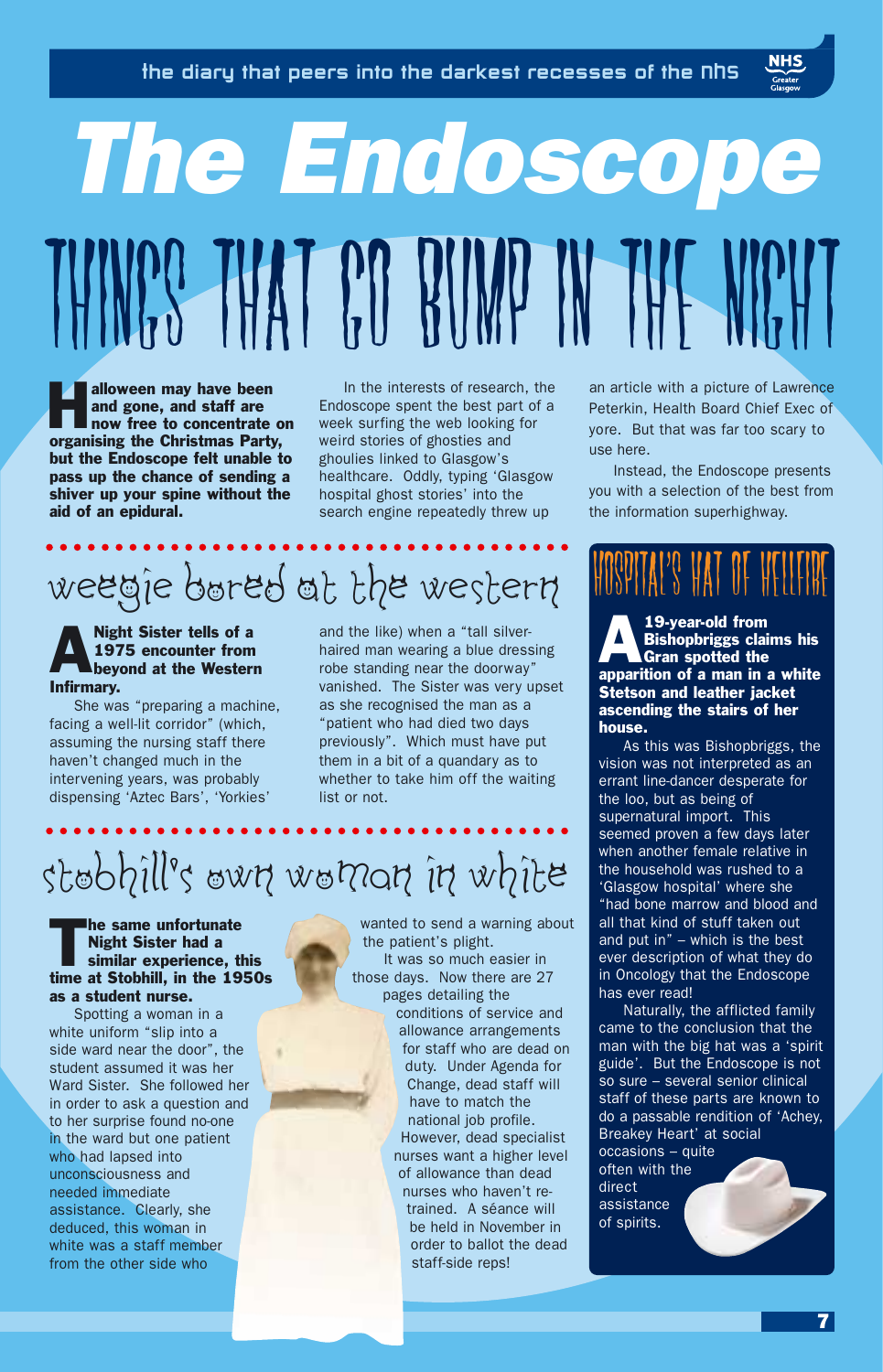### **Spotlight**



# In Case of E

aking medics through the<br>deep dark tunnels of<br>Glasgow's underground, deep dark tunnels of testing out decontamination clothing and organising the conversion of a Springburn train into a three-coach ambulance are all in a day's work for NHSGG Emergency Planning Officer Alan Dorn.

Alan, who is based at Dalian House and has been with NHS Greater Glasgow for more than 15 years, is living proof that there can be more to working in an NHS office than meets the eye.

The dedicated emergency man who also Chairs the West of Scotland Health Board Emergency Co-ordination Group - told Staff News: "My job as Emergency Planning Officer can literally go from one extreme to another within the space of an hour. A day that starts with paperwork at my desk could see me being on the site of a city bomb scare by lunchtime."

Working with emergency planning officers from other organisations, the former RAF flight lieutenant has been involved in putting together well-rehearsed procedures to ensure all the emergency services (including the Police, Fire Service, Health Service, Ambulance, Council) take a coordinated approach to any incidents that occur.

This varied role can involve arranging decontamination procedures, casualty stand-by and radiation protection, as well as being part of the team co-ordinating emergency services crews on disaster sites.

Another part of his job is helping to organise special events to allow the emergency services to 'practise' dealing with disasters.

Alan explained: "We often lead 'staged' operations - such as getting accident victims out of the Glasgow Underground - so that various complicated procedures and the



crews who carry them out are physically tried and tested in case disaster strikes in the future.

"We've also tried out emergency plans like converting a diesel sprinter train into a railway ambulance which took pretend casualties from a "major fire" rehearsal in Springburn to Queen Street station, near the Royal

Infirmary. If actually used, this sort of procedure would mean that the city's ambulances wouldn't be swamped with patients from one incident, but instead nurses could use the train as a makeshift hospital on the way to A&E."

And the emergency man added that being ex-military makes his job a lot easier – not only in a practical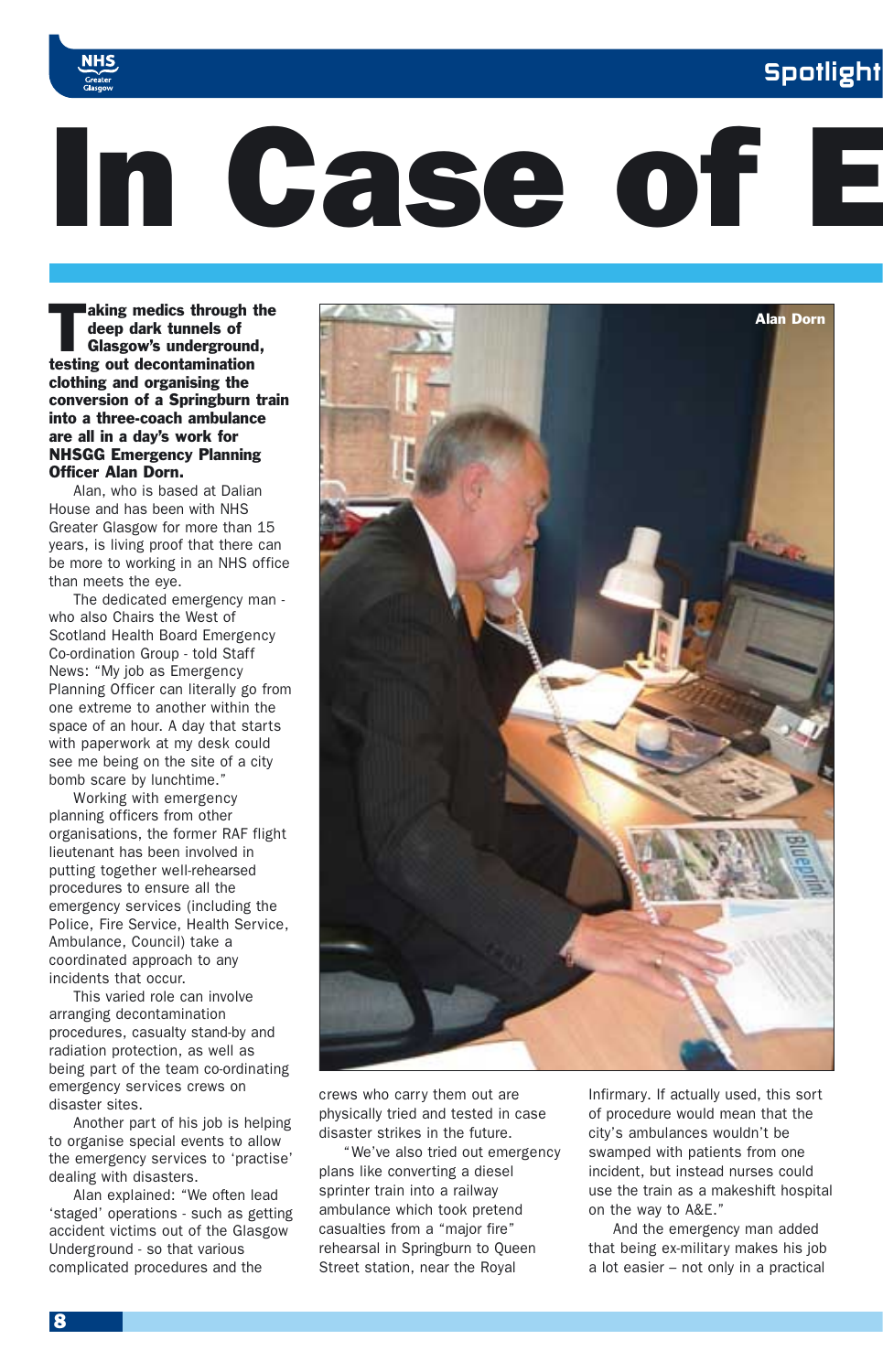### on Alan Dorn



sense, but in a communications sense.

He said: "I found that this sort of background really helped me when we were dealing with refugees who were being flown into Glasgow airport from war-torn Kosovo in July 1999. My previous work made it much easier to co-operate with military staff, which meant things ran more smoothly."

And on a lighter note, Alan's complex role has included him being involved in creating and regularly updating the event control guidelines for football games, which the emergency services follow in order to have everything from standby ambulances to procedures that deal with crowd crushes and violence between fans.

Alan added: "I'm also the health link for around 60 major crowd events each year. The interesting ones include Hogmanay at George Square, the Women's 10K run and the Download rock festival at

Glasgow Green.

"This sort of work involves having hospitals well-staffed and equipped (should the worst happen) and having emergency health services and equipment on site. This means I have to liase with Police, Fire and medical staff and also venue management and event promoters."

But what's been the worst thing the Emergency Planning Officer has had to deal with while working for NHS Greater Glasgow?

Alan replied: "The Maryhill disaster this year was the sort of thing that we all wished would never happen but, when it did, all our wellrehearsed emergency plans were used quickly and efficiently.

"It was like seeing my 15 years of effort being put into practice. Glasgow's emergency services more than excelled in their work at that difficult time and did everything possible to deal with the accident and its aftermath."





**EXII Alan Dorn is the first** ever health service employee to chair the Scottish branch of the Emergency Planning Society. He gave the group's AGM an interesting twist by holding it on a ferry so Shetland Island workers didn't have to trek to the big city;

**EXIE Before joining NHS<br>Greater Glasgow, Alan v**<br>with the Royal Air Force Greater Glasgow, Alan was with the Royal Air Force for 20 years, specialising in aviation distress;

**EXECUTE:** Alan's job with the Air<br>Force saw him spring into<br>action when Richard Force saw him spring into action when Richard Branson's hot air balloon was ripped from its moorings, heading for the flight paths of countless international airlines;

**EXEC** Glasgow playing<br>host to the 2005 Spe<br>Olymnics means Alan host to the 2005 Special Olympics means Alan will have lots of advance planning to do - as 3,000 people are expected to flock to the city from across the UK.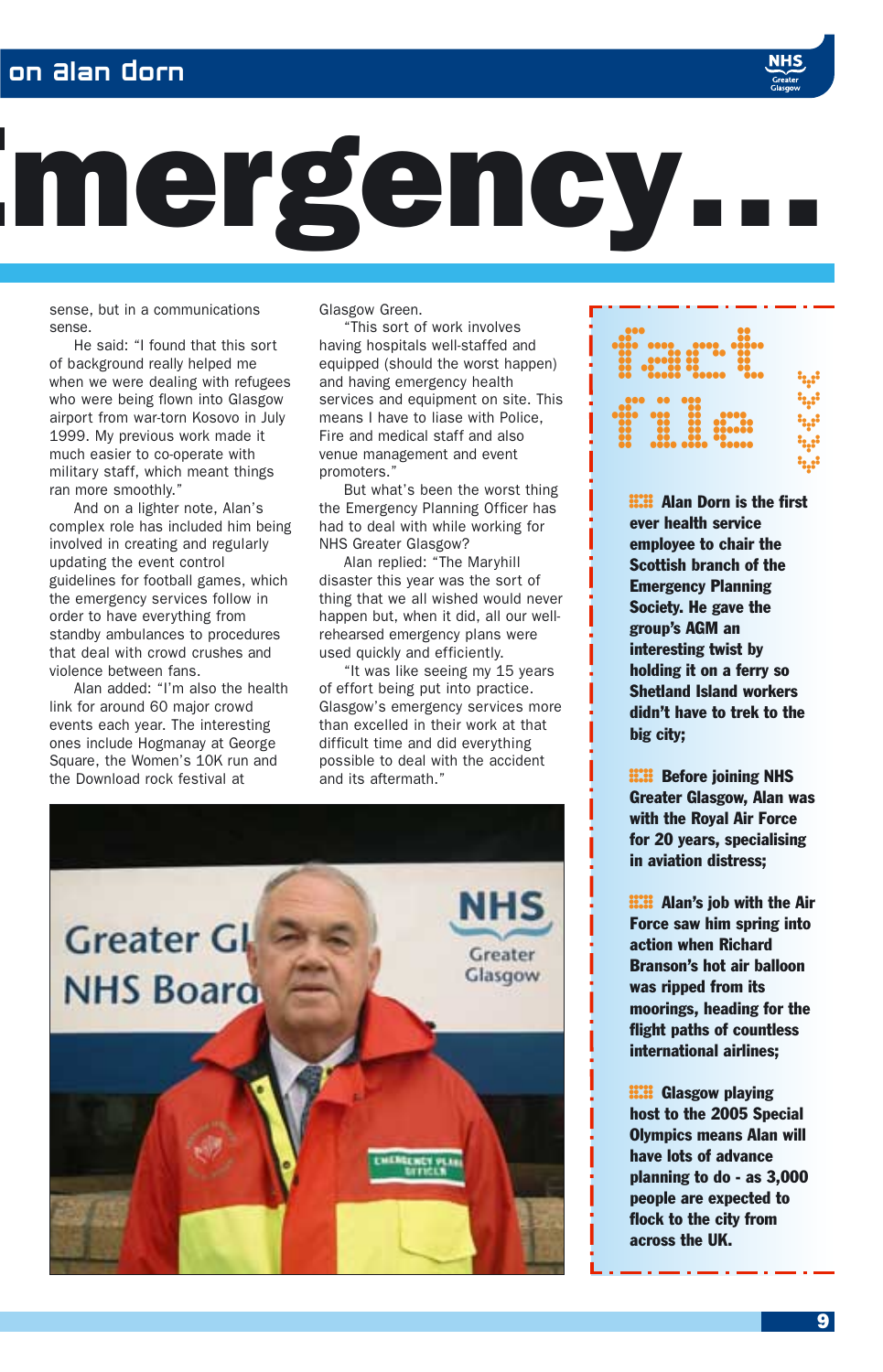# POST IN PROFILE: The Clinical Case Manager

The new role of Clinical<br>
Case Manager is<br>
transforming the patient Case Manager is journey within North Glasgow Division's Department of Medicine for the Elderly.

Since the new role was introduced to the north-east in 2002, re-admission rates for elderly patients have fallen, length of stay decreased, incidence of complaints has fallen and feedback via questionnaires distributed to staff and relatives were extremely positive.

#### So what are Clinical Case Managers and what do they do?

North Glasgow Division currently has two Clinical Case Managers –

### PROTECTING OUR STAFF

To further raise awareness of the Division's conflict management training, violence and aggression policy and zero tolerance campaign, a roadshow will visit all North Glasgow sites during November and December 2004.

The dates for the roadshows are (all from 11am to 2pm):

Monday, November 15 - Dining Room, Queen Elizabeth Building, Glasgow Royal Infirmary Friday, November 19 - Entrance Area, Lightburn Hospital Friday, November 26 - Canteen, Dental Hospital Monday, November 29 - The Chef's Hat, Dining Room, Stobhill Hospital Friday, December 3 - Dining Room, Blawarthill Hospital Monday, December 6 - Dining Room, Level 3, Western Infirmary Friday, December 10 - Main Foyer, Ground Floor, Gartnavel General Hospital Wednesday, December 15 - Centre Block, Royal Infirmary Thursday, December 16 - Dining Room, Drumchapel Hospital

Information: Eileen Dalziel, Violence and Aggression Co-ordinator on x13681.

George Gentle, and Aileen Smith, both highly trained nursing professionals – working in Medicine for the Elderly. They are based at Lightburn Hospital and Stobhill Hospital respectively.

Their role is to oversee the care of elderly patients and help reduce unnecessary delays in treatment by coordinating communication between different disciplines such as physiotherapy, speech and language therapy and occupational therapy.

They are also responsible for maintaining communication with relatives and carers, ensuring that the rehabilitation process is explained to all involved and that regular updates are provided throughout the patient's stay.

Another part of the role involves liaising closely with social services and other agencies to ensure that, when the time's right, the discharge process goes smoothly.

Aileen Smith enjoys the supportive nature of this post: "I really enjoy the job, particularly the



interaction with patients and their relatives. It's vital for relatives to have access to information, practical advice and support and, as Clinical Case Managers, we are able to reassure and guide both relatives and patients."

The role of the Clinical Case Manager is just one new development designed to improve patient care within the Department of Medicine for Elderly in North Glasgow. Others include the introduction of patient and carer support groups and fora, a wide range of education and study day packages for nurses working in this area and the introduction of a patient and carer advocacy service.

### PLEASE GIVE GENEROUSLY

**Communist Farrell and Roberta**<br>Tutty are looking forward<br>to a very big adventure! Tutty are looking forward In March next year, the OPD Sister and nursing auxiliary from the Outpatients Department at the Brownlee Centre, Gartnavel General, will be participating in a ten day charity expedition to Vietnam.

Gillian told Staff News: "We will be completing a six-day hike as part of our trip, which will certainly be tough going, but is in aid of Maggie's Centres around Scotland. These centres provide essential care for children with cancer as well as giving much needed support to their families and friends."

Both Gillian and Roberta are currently busy collecting donations



and fundraising and hope to raise a total of £5000, all of which will go towards a new Maggie's Centre in Scotland.

If you would like to sponsor Gillian and Rebecca or simply make a donation to this very good cause, make sure you give them a call on x51079. Please note any donations or sponsorship must be received by December 2004.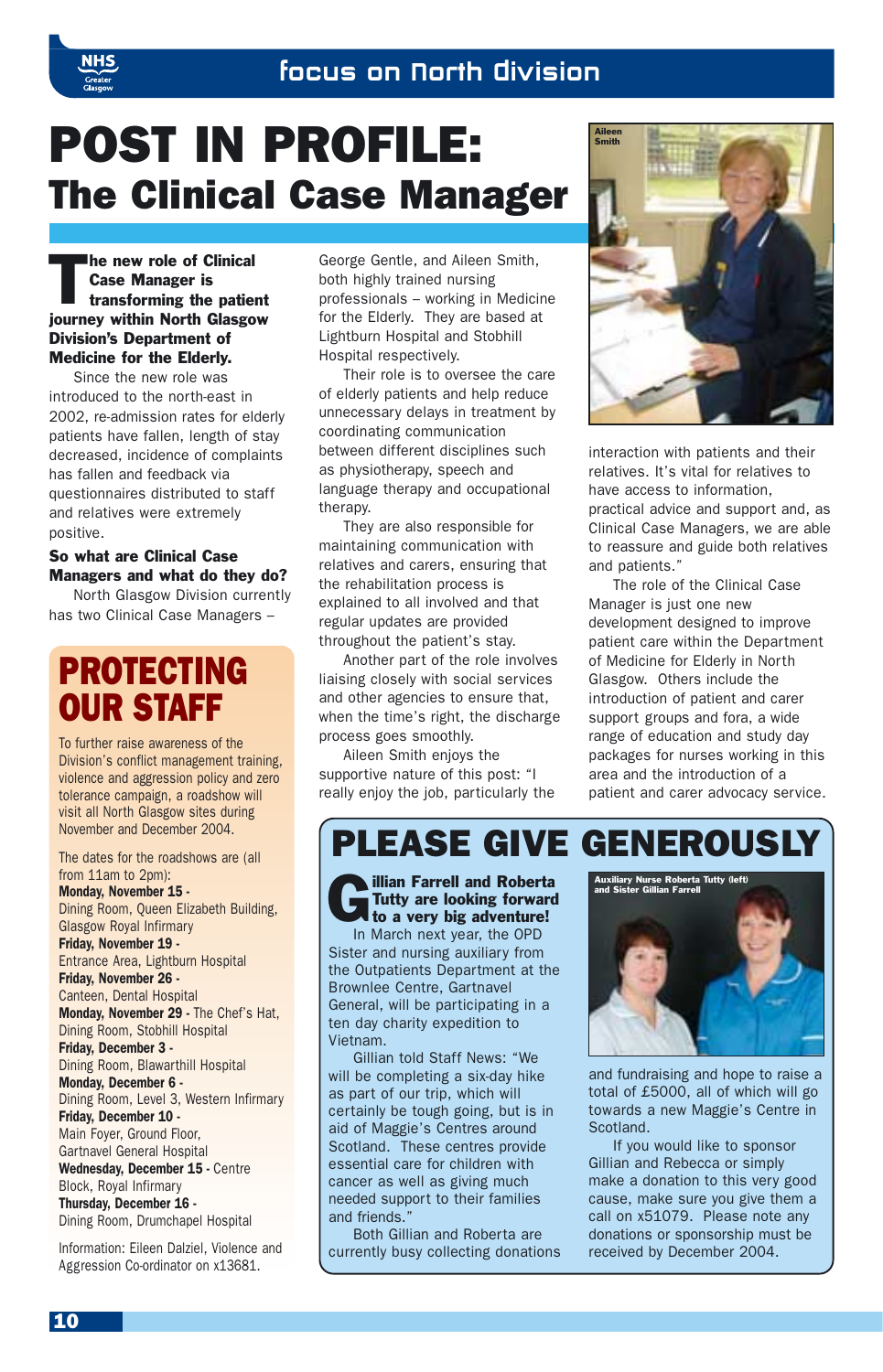# World class cancer equipment



The new Beatson – which is<br>about to be built at<br>Gartnavel – will be one of about to be built at only a handful of cancer centres throughout the world with a package of the very latest equipment for delivering radiotherapy.

An order worth more than £4million has just been placed for three state-of-the-art Linear Accelerators (the machines which deliver radiation for cancer treatment) for the new centre, also known by its Sunday name of the West of Scotland Cancer Centre.

Moreover, the five accelerators already in place at the Tom Wheldon building are also to get an upgrade – bringing all our equipment up to the highest standard. In 2006 a further three

linear accelerators will be bought to bring the total at the new West of Scotland Cancer Centre to 11.

To complement these new stateof-science linear accelerators, we have bought the best equipment that money can buy.

Professor Alan Rodger, Medical Director of the Beatson, explained: "One of the highlights of our order includes new special image guided radiotherapy (IGRT) equipment that

### NEW FACILITIES FOR A NEW BEGINNING

were celebrating a move to a new Ear, Nose and Throat Department recently.

The new facilities within Ward 2C in Gartnavel General were officially opened in October and bring together three inpatient units: the existing Gartnavel ENT and those located at Glasgow Royal Infirmary and Stobhill Hospitals.

Emergency services have also been centralised at the new department, with the provision of a modern and well-equipped treatment room adiacent to the ward. However, outpatient clinics will still continue on the three original sites.

In addition, the department has its own library, seminar room, surgical skills room and clinical area, as well as consultant and secretarial offices and junior staff rooms.

Staff with a wealth of ENT experience – including the consultants pictured – will now work

**ENT staff in North Glasgow** together, caring for the population of<br> **OF CAPE**<br> **ENT staff in North Glasgow and a large part of<br>
<b>ENT CAPE**<br> **ENT Staff in North Glasgow and a large part of<br>
Argyll and Clyde, extending as f** together, caring for the population of North Glasgow and a large part of Argyll and Clyde, extending as far north as Oban and as far west as the islands of Coll and Tiree!

Lead consultant, Mr Ken MacKenzie is delighted with the new facility: "Centralising staff within this dedicated facility should provide excellent opportunities to consolidate and develop clinical and academic activity in North Glasgow."



(left to right) ENT consultants, Ameet Kishore, Simon Morrissey, David Simpson, Fiona MacGregor, Brian O'Reilly, Lynn Cooke, Ken Mackenzie, Iain Swan (Not pictured: Dale Carrick, Neil Geddes, Brian Irvine and Gerry McGarry).

can treat tumours with more accuracy and safety than ever before. Tumours can move even in the short space of time between planning the treatment and carrying it out. With IGRT we can take further images of the patient's tumour to confirm they are in the right place and adjust our treatment set-up if necessary."

In addition, we have been able to invest in extra technology in the form of stereotactic radiosurgery from a company called BrainLAB. This will allow the Beatson to deliver for the first time very small beams of radiation to small areas of the brain and the base of skull in patients with a variety of malignant and benign tumours of these areas.

The new Beatson will open in 2007.

# Marking a century<br>of care

'his year, Stobhill celebrates its 100th birthday and as a part of a series of community and staff events to mark its centennial year a special church service was held at Glasgow Cathedral in September.

The open service, led by Stobhill's own chaplaincy team -Reverend Ken Coulter, Reverend Iain Beaton and Father Stephen Dunn – was attended by members of staff, former patients and members of the community who iointly celebrated Stobhill's rich history and exciting future.

Reverend Iain Beaton said: "The evening of worship at the cathedral was one of thanksgiving and praise to God for a century of an invaluable caring service to the community. It was an opportunity for the public to gather to express their gratitude to God, thanking him for the skill and dedication of all involved in healthcare at Stobhill.'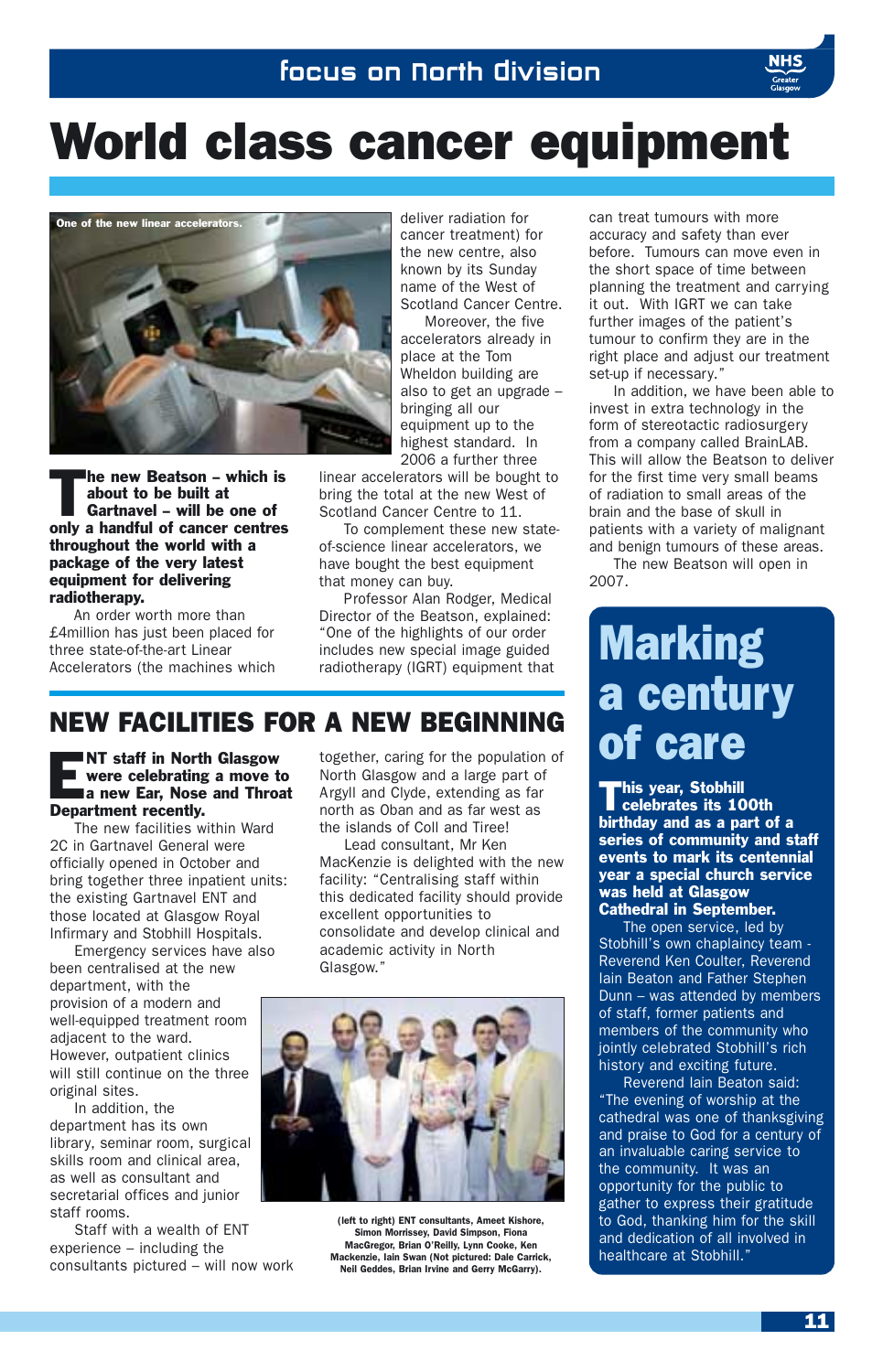

# New facilities for Eastenders



### STAFF 'ON THE BALL' TO TACKLE STIGMA DURING ENTAL HEALTH WEI

**Staff were out in force in**<br>**October with a range of**<br>**events and activities to** October with a range of events and activities to mark this year's Mental Health Week.

Joining forces with service users and community health projects, staff organised events across the city.

Ranging from workshops and displays to drama productions and art exhibitions, they aimed to showcase the range of services available in Glasgow and to tackle the stigma associated with mental ill health.

And sporty types were given a chance to show off their ball skills at the Annual Five-a-Side football

tournament, now in its seventh successful year.

Twenty-one teams – made up of health staff and service users from all over Scotland got together to battle it out at the Power League in Hamilton. MSP Tommy Sheridan brought a team along and scooped the trophy for the second year running.

Ronnie Orr, one of NHS Greater Glasgow's nurses who organised the tournament said: "This is a fun and healthy way to celebrate mental health week and it also makes a serious point about the stigma faced by those who suffer mental health problems."

### **COLLEAGUES** out in the<br>East End were celebrat<br>the official opening of East End were celebrating brand new facilities recently.

The newly upgraded and extended Easterhouse Community Health Centre was officially opened by new Health Minister Andy Kerr in October.

The £3.5 million Centre – which recently scooped a top design accolade at the Scottish Design Awards – has been completely transformed by the work carried out there. This includes the creation of:

• A new building which links to the existing Easterhouse Health Centre; and

• A new single entrance with automatic doors, making the complex more accessible to members of the public.

And it's not just the building that's seen things changing. Brand new services have been added to the existing ones already provided by centre staff.

The new services include men's health clinics, baby massage, dental care for special needs patients as well as new visiting services such as spirometry (which measures respiratory function) and anticoagulant clinics (which monitor the blood level of patients on Warfarin medication).

Robert Peat, Eastern Local Health Care Co-operative General Manager, said; "We developed the new Centre very much in partnership with users of our services and this has been key to its success."

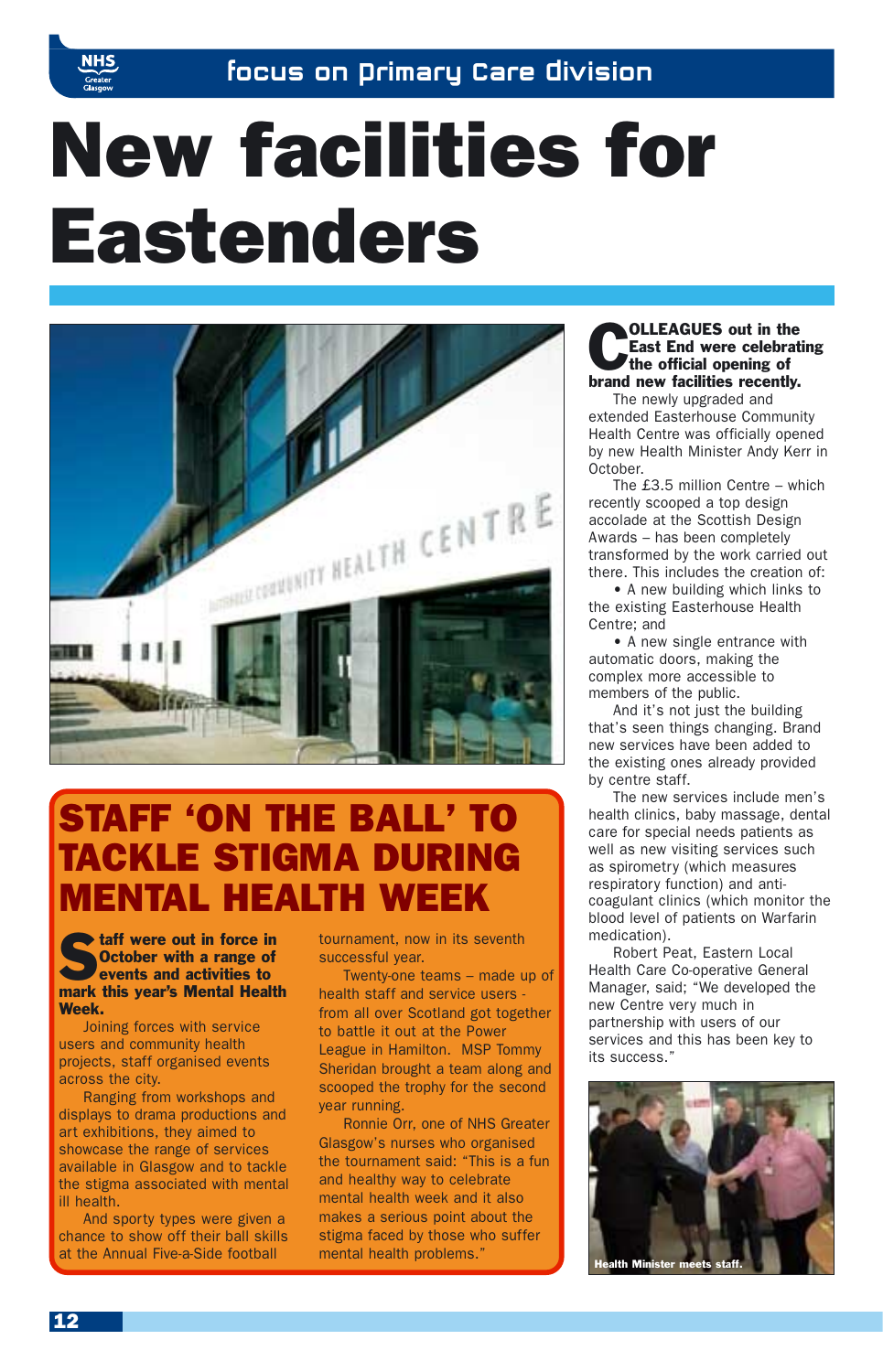# Staff welcome opening of new specialist mum and baby unit

#### **ENTAL health and other** staff can now provide improved specialist services to new mothers suffering from perinatal mental illness.

With the opening of a new £1.3million Mother and Baby Mental Health Unit at the Southern General, staff can now provide specialist care for mothers with illnesses such as postnatal depression and puerperal psychosis (a more severe form of postnatal mental illness).

And the good thing about the unit – the first in Scotland - is that the babies can stay with their mums while they undergo treatment.

Providing care for women from across the West of Scotland, the six-bedded unit is staffed by a team of 24 health professionals including psychiatrists, mental health nurses, nursery nurses, a health visitor, social worker, nursing assistants and administrative staff who will

support mothers in caring for their babies while they receive treatment.

Karen Robertson, Nurse Consultant in Perinatal Medicine, NHS Greater Glasgow Primary Care Division said: "This new service will radically improve the quality of care and treatment available to mothers who experience perinatal mental illness, giving those in need access to specialist support in an appropriate environment. Giving mothers the opportunity to care for their child while receiving treatment is critical to the wellbeing of both mother and child and this is a significant step forward in providing effective care that will be crucial in getting families back on their feet."

The development of the new Mother and Baby Mental Health Unit is part of wider plans to improve care for women suffering from perinatal illness which includes community treatment, advice and support to maternity hospitals and a system to help midwives and health visitors identify and manage women at risk of perinatal mental illness.



# QUALITY COUNTS AS GLASGOW DENTISTS SCOOP UNIQUE AWARD

**Three Glasgow dental<br>practices are celebra**<br>scooping the unique practices are celebrating scooping the unique Quality in Dental Practice Award.

Staff at Pat Brown's Dental Practice in Milton, Shawlands Dental Practice and Nitshill Road Dental

Practice were presented with their certificates by the Chief Dental Officer for Scotland, Ray Watkins, in September.

This is good news for both patients and staff as this awards programme – which has been



From left to right: Billy Cameron, Clinical Governance Adviser, Gerard Boyle, Dental Practitioner (Shawlands); Robert Broadfoot, Dental Director, George Taylor, Clinical Governance Adviser, NHS Greater Glasgow Primary Care Division; Geraldine O'Donnell, Strategic Development Manager, Pat Brown, Dental Practitioner (Milton); Ray Watkins, Chief Dental Officer.

developed by NHS Greater Glasgow dental staff - seeks to improve quality and encourage dentists to continually improve care.

It's currently being piloted in 16 dental practices in the city and participating staff receive individual support from Scotland's first two Clinical Governance Advisers, George Taylor and Billy Cameron, to progress through a series of modules.

Dr Robert Broadfoot, Director of Primary Dental Care, NHS Greater Glasgow's Primary Care Division, said: "This is an exciting and innovative initiative which drives up standards in dental practices across Greater Glasgow and ultimately improves patient care."

Catriona Galbraith, Practice Manager of Shawlands Dental Practice, said: "We're delighted that we have achieved this milestone in the awards programme."

13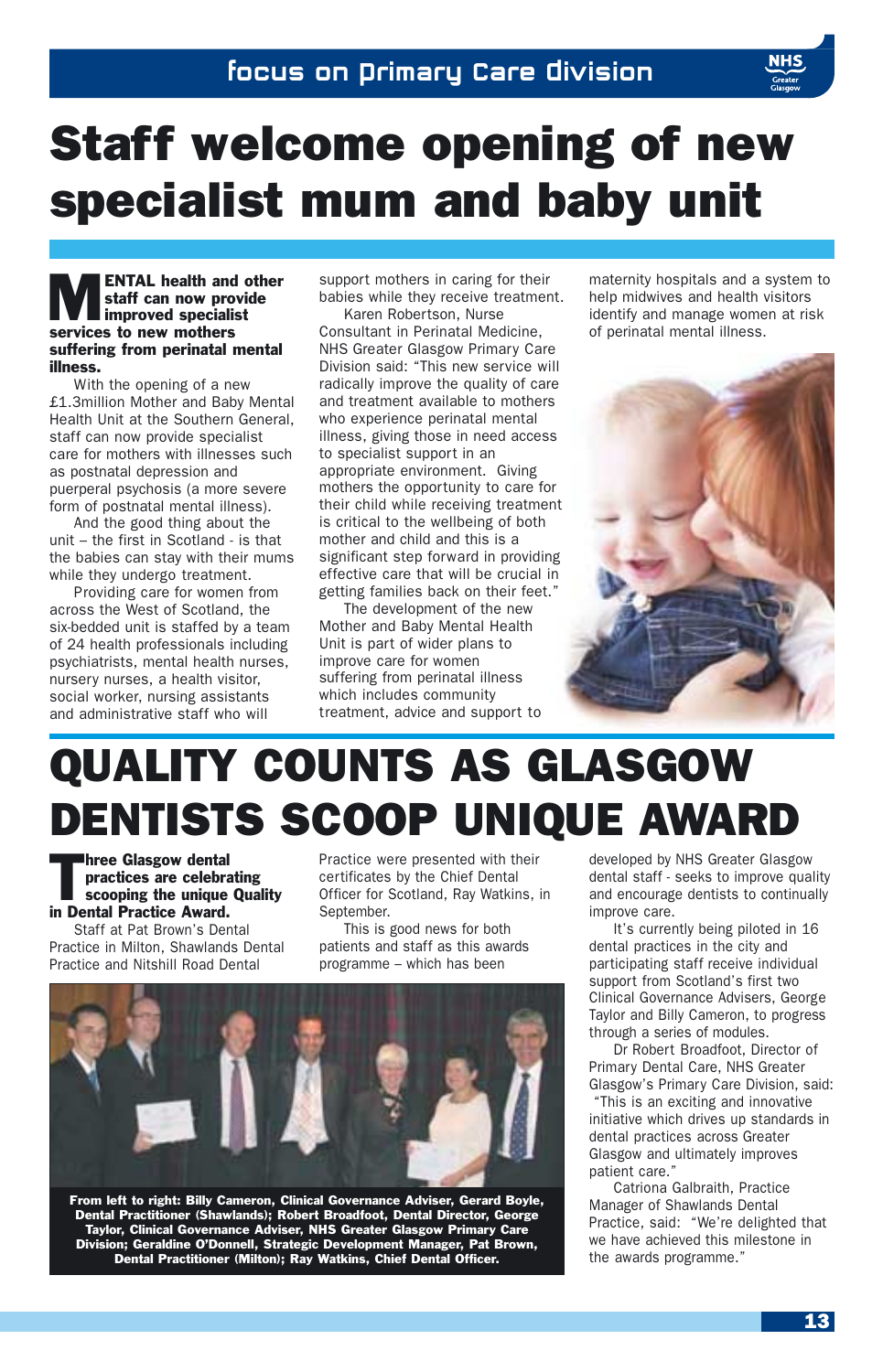

### Ward Rounds, Outpatient appointments, Surgery… oh and a book launch!

ost people wouldn't think a hospital would be someone's first choice for a book launch, but it was for Keith A Charters and his new children's novel.

Keith, who was born in Glasgow, gave up his 'proper job' as a Marketing Director to become a writer and has claimed his first success with the publication of "Lee and the Consul Mutants", which he launched at Yorkhill in October this year.

The story is set in a children's hospital and centres on ten-year-old Lee, who discovers that the hospital he's been admitted to has been taken over by Consul Mutants (Consultants to you and I!). Lee hatches a plan to save the world from the supposed alien invaders, but he has only his intelligence to

defeat them…

Keith drew on his own experience in hospital as a child and also that of his son, Daniel, who spent time in Yorkhill a few years back.

As part of the launch, Keith spent the day touring the wards and reading extracts of the book to the

children, as well as giving £1 for every book he sold that day to the Yorkhill MediCinema fund.

He also ran a competition for children in the hospital to design a Consul Mutant spaceship, with four lucky winners getting special VIP invitations to the evening launch where they received signed first editions of the book. The overall winner also took home a Lee and the Consul Mutants T-shirt.

The book was declared a success in one ward - when staff turned to see why the ward had gone so quiet they found the children lying quietly in bed, fingers on the first word of page 1!



# SCOTTISH EXECUTIVE ROUNDUP

### the Latest News from the Mound

#### **Accountability**

New Health Minister Andy Kerr announced important changes to make decision-making in the NHS more open and accountable.

From now on he will hold annual performance review meetings for each Health Board in Scotland and they will be held in public.

He said: "The National Health Service is a public service and it is vital that local communities can find out how their own health service is performing. I want to see more openness in decisionmaking about services and more accountability in the way they are organised. That means hearing about all the improvements in the Health Service, but also about areas where provision needs to be better."

#### Practice Nurses

A new Framework for nurses working out of GP surgeries has been launched which sets out a

series of eleven standards to support them in the challenging environment of modern primary care.

The Framework for Nursing in General Practice sets out standards of best practice for recruitment and personal development to benefit the nurse and ultimately patients.

It can be viewed at: www.scotland.gov.uk/publications

#### Mental Health

Bothwell House in Hamilton is the headquarters of the new Mental Health Tribunal for Scotland.

The new body will take and review decisions on long-term compulsory care and treatment of people with a mental disorder.

Tribunals will be convened throughout Scotland in both hospital and community settings. Panels with expertise in mental health law, care and treatment and will comprise of three members - one legal (the convenor), one medical and one general member – and will make determinations on around 4000 cases each year.

#### Infection

Tough new standards making training on Healthcare Associated Infection (HAI) mandatory for NHS staff were announced in September. All workers joining the NHS will now be made aware of the dangers of HAI and what they can do to prevent it.

The "Framework for Mandatory Induction Training in Healthcare Associated Infection for Scotland" is available at: www.space4.me.uk/ hai/ Resources/ mandatory%20 training% 2004.pdf

#### Nursing Care

Figures on uptake over two years of free personal and nursing care and expenditure in the first nine months of the policy's introduction were published by the Scottish Executive in September. The full Statistics Release is available on the Scottish Executive website at

www.scotland.gov.uk/stats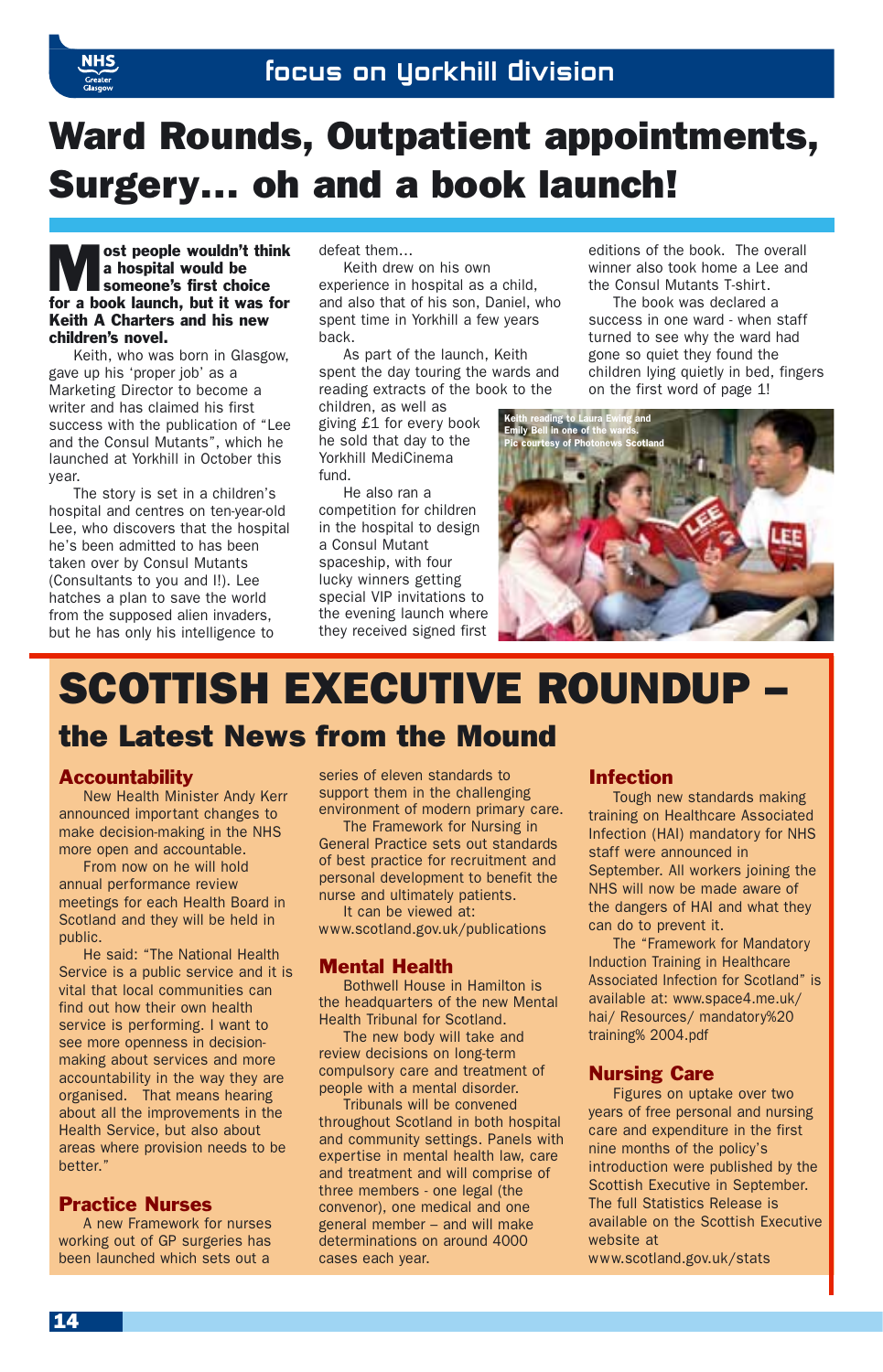# And the winner is…

The Yorkhill Telemedicine<br>Project, which enables<br>Yorkhill clinicians to make Project, which enables Yorkhill clinicians to make routine as well as life-saving decisions on how to treat a child in a hospital hundreds of miles away, has been nominated for a prestigious Health Service Journal (HSJ) Award in the 'Improving Care With E-Technology' category.

The state-of-the-art telemedicine network, made up of mobile cameras and monitors, brings the expertise of centralised paediatric specialists at Yorkhill to the bedside of babies and children in hospitals all over the country via high quality video and sound.

Some of the uses of the new system include viewing heart

ultrasounds from newborn babies, examining xrays, as well as bringing concerned parents and children's specialists together to discuss a child's treatment 'face-to-face' whilst being miles apart. Hazel Archer, the

Telemedicine Project Manager was joined by colleague Dr Alan Houston,

# Leading the way…

**OREGIST OF STATE OF STATE SCHOOL**<br>Transfusion Practitioners<br>
Will be flatter flatter Costles Glasgow's Better Blood will be flew the flag for Scotland last month when she travelled to Greece to inform an international group of specialists on the changing world of blood transfusion in hospitals across Scotland.

Yorkhill's Elaine Harrison was up against colleagues from all over Scotland when she submitted her presentation to a panel of judges from the Better Blood Transfusion Programme and Effective Use of Blood Group.

Elaine was delighted when her presentation secured her an invitation to represent the Better Blood Transfusion Programme in Scotland at the 3rd International Congress of the Hellenic Blood Transfusion Society, a collaboration between Greece and Finland, in October.

As you would expect, Elaine couldn't wait to highlight the work being carried out in Scottish hospitals.

She said: "It was an excellent opportunity to let the international community know about Scotland's commitment to developing new training programmes for staff, rolling out best practice, and ensuring that our patients have access to the safest transfusion service available."

The Congress extended this fully sponsored invitation as a follow-up to a talk delivered to them in 2001 when the Better Blood Transfusion Programme was being piloted in areas across Scotland.

To find out more about the programme, visit www.betterblood.org.uk where you can link to the online Transfusion Education programme.



Elaine demonstrates the new online Education programme she will be discussing in her presentation to a group of staff in the Paediatric Department of the Queen Mother's Hospital

Paediatric Cardiologist in making a presentation to the panel of HSJ judges.

She said: "Being shortlisted has been a major achievement for all of us. From the outset, the project has been a real team effort involving doctors, managers and technical staff at all of the hospitals involved, not to mention the support and guidance given by team members from the Scottish Executive.

"It is fantastic that the great efforts made by all the team members to ensure the success of the project have been recognised by such a distinguished panel of judges."

For Dr Alan Houston, the clinical benefits of the project made Telemedicine a very worthy nomination.

He said: "I'm absolutely delighted about our nomination and look forward to the results in November. In a matter of minutes, with Telemedicine, we can make decisions about a child's treatment including whether they should remain in their local hospital, be transferred urgently, or even transferred non-urgently the next day.

"The network offers a high standard of detail that is comparable to actually being on-site with the patient, and is a truly 21st century way of allowing paediatricians to work together and make the best possible decisions for some of Scotland's most ill children."